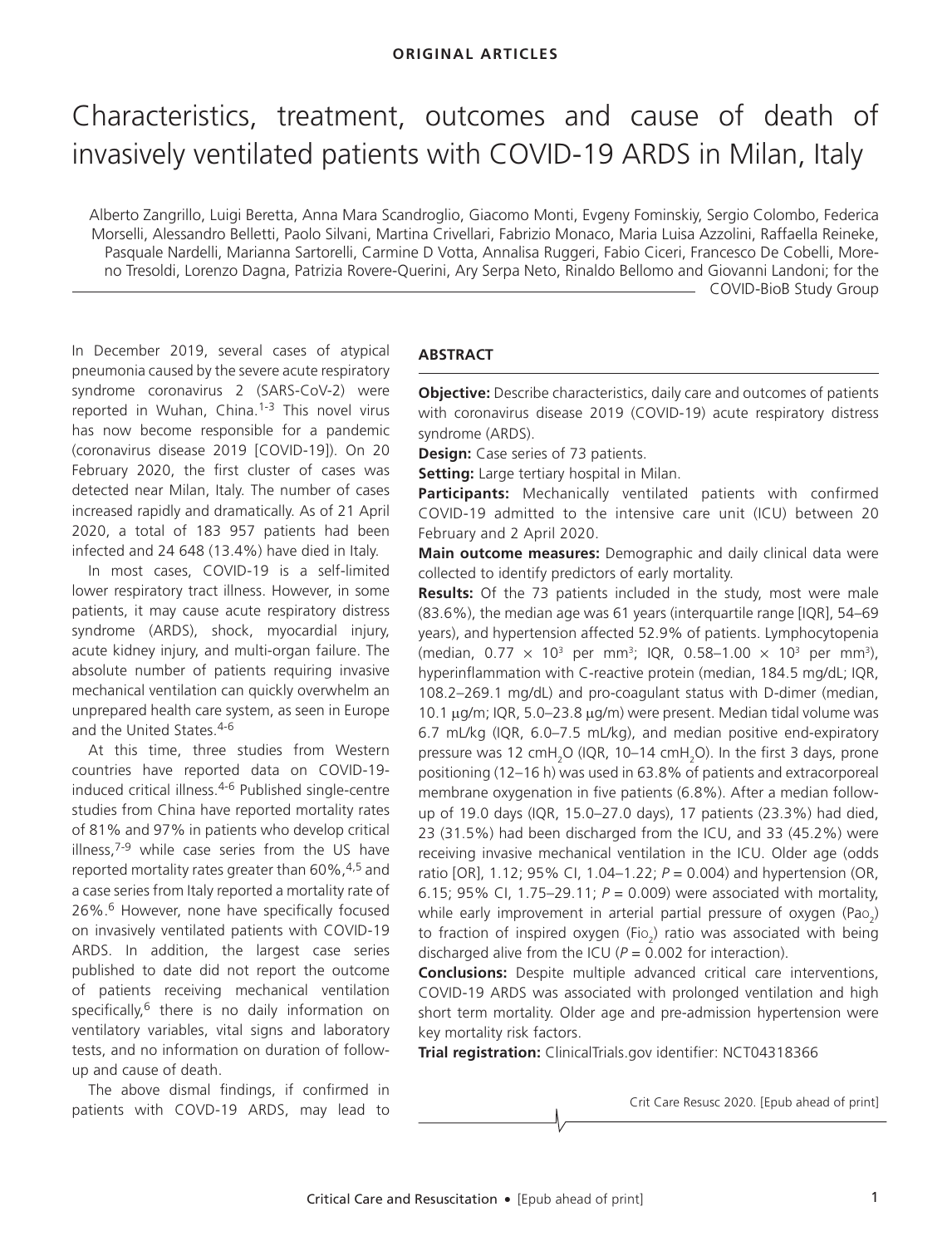much tighter restrictions for ICU admission and mechanical ventilation. Therefore, larger and up-to-date clinical data from Western health care systems are essential for planning, prognosis, treatment, resource allocation, and trial development. Accordingly, we obtained data on the clinical characteristics, treatment, and outcomes of patients with COVID-19 ARDS admitted to a referral hospital in Milan, Italy.

# **Methods**

# Study oversight and design

The COVID-BioB study is an observational investigation performed at Istituto di Ricovero e Cura a Carattere Scientifico (IRCCS) San Raffaele Scientific Institute — a 1350-bed university hospital in Milan, Italy. The study was approved by the hospital ethics committee (protocol No. 34/int/2020) and was registered on ClinicalTrials.gov (NCT04318366). All the authors reviewed the manuscript and vouch for the accuracy and completeness of the data and adherence to the study protocol (Online Appendix).

# Enrolment criteria

We included all patients aged 18 years or over admitted to an ICU at IRCCS San Raffaele Scientific Institute with confirmed SARS-CoV-2 infection. Confirmed infection was defined as positive real-time reverse-transcriptase polymerase chain reaction from a nasal and/or throat swab together with signs, symptoms and radiological findings suggestive of COVID-19 pneumonia.

## Patient management

Reorganisation of our institution to face the COVID-19 pandemic has been recently described (Online Appendix).10 Briefly, our hospital rapidly organised a separate pathway for emergency department (ED) patients with influenza-like respiratory symptoms. All were deemed to have COVID-19. The ED could admit up to 70 patients requiring oxygen therapy or non-invasive ventilation. Four ventilators were available for patients requiring immediate invasive mechanical ventilation. After initial triage, patients were discharged home or admitted to the ward or directly to the ICU.

ICU capacity was 32 beds on 24 February 2020 (four ICUs). The number of ICUs progressively increased to eight, with 74 beds as of 30 March 2020, and 56 beds dedicated to patients with COVID-19 (Online Appendix, figures S9 and S10). In addition, the total number of non-ICU COVID-19 beds progressively increased to 270. Elective surgical activity was rapidly reduced and then stopped.

ICUs were managed by anaesthetists/intensivists, while a multidisciplinary team of infectious diseases and internal

medicine specialists managed the general wards, supported by medical emergency teams providing intensive care support for patients requiring non-invasive ventilation or deteriorating on the ward.<sup>11</sup>

The following general management principles were applied to all patients with COVID-19:

- aim for a negative fluid balance in the first few days from admission;
- deliver oxygen therapy whenever necessary; and
- deliver potential antiviral treatment with hydroxychloroquine in all patients and darunavir– cobicistat or remdesivir in selected patients.

Lopinavir–ritonavir was routinely used until the publication of a negative randomised trial.<sup>12</sup> In addition, we used immunosuppressive therapy with anakinra, tocilizumab, sarilumab, mavrilimumab, reparixin, or high dose steroids in patients who displayed a hyperinflammatory laboratory profile (serum C-reactive protein level  $> 15 \times$  the reference interval, or ferritin level  $> 2.5 \times$  the reference interval).

General ward patients could receive non-invasive ventilation, usually continuous positive airway pressure and were treated with prone positioning while receiving noninvasive ventilation in selected cases.

For mechanically ventilated patients in the ICU, we adopted current recommendations for mechanical ventilation in patients with ARDS. We initially administered deep venous thrombosis prophylaxis with subcutaneous enoxaparin unless specific indications for therapeutic anticoagulation were present. However, after becoming aware of reports of arterial and venous thromboembolic episodes, we switched to therapeutic anticoagulation. Our clinical management protocol is provided in the Online Appendix.

# Data collection

Medical records were used for data collection. We obtained data on contact exposure, onset of symptoms and presenting symptoms, medical history and current medications at time of symptoms onset, daily clinical and laboratory data, treatment data and outcome data. All data were collected by trained investigators independent from the clinical teams. Before analysis, an extensive round of data cleaning was performed by a dedicated data manager, together with clinicians, to check for data accuracy. In this article, we report vital status at 2 April 2020. Study definitions are shown in the Online Appendix.

# Statistical analysis

Univariable comparisons were used to compare survivors and non-survivors, and patient discharged alive versus not discharged from the ICU. Continuous variables related to daily process of care were averaged as the median in the first 3 days and categorical variables as present or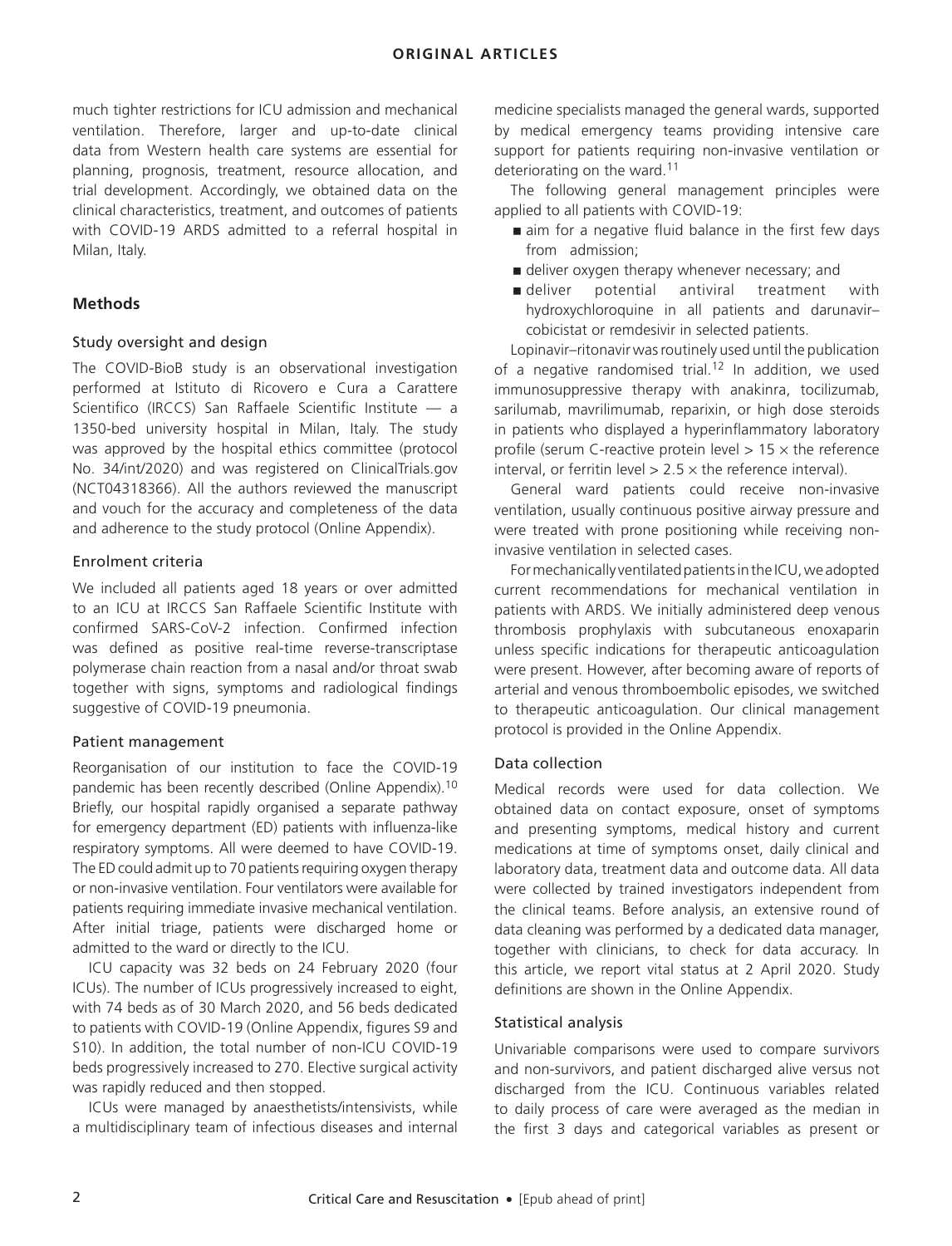absent. Groups were compared and the effect estimate was reported as median differences with interquartile range (IQR) calculated from a quantile regression based on the asymmetric Laplace distribution for continuous variables, and as odds ratio (OR) with 95% confidence interval (CI) calculated from a generalised linear model with binomial distribution.

To further expand the impact of age on the risk of hospital mortality and the chance of being discharged alive from the ICU, a simple generalised linear model considering a binomial distribution was used and the results are presented as a marginal effect plot. In addition, key characteristics and outcomes were compared (using the same univariable models described above) in patients with hypertension receiving angiotensin-converting enzyme (ACE) inhibitors and/or angiotensin II receptor blockers (ARBs) versus patients with hypertension not treated with these drugs.

Due to the nature of the study, and since the sample size is small and the number of events is low, all analyses should be considered exploratory. All analyses were conducted in R v.3.6.3 (R Foundation).<sup>13</sup>

## **Results**

# Demographic and clinical characteristics of the patients

From 25 February to 2 April 2020, we admitted 701 COVID-19 patients with pneumonia and an arterial partial pressure of oxygen (Pao<sub>2</sub>) to fraction of inspired oxygen (Fio<sub>2</sub>) ratio below 300 mmHg. Of the 609 patients managed in general wards and step-down units only, at 2 April, 91 (14.9%) had died, 281 (46.1%) had been discharged home and 237 (38.9%) were still in hospital (16 patients [6.7%] were under close evaluation for ICU transfer and 46 patients [19.4%] were receiving positive pressure ventilation). Overall, 92 patients (13.1%) received invasive mechanical ventilation in the ICU and 73 patients with COVID-19 ARDS completed the required 7-day follow-up and were included in the study (Online Appendix, figure S1).

Pre-admission demographic and clinical characteristics are shown in the Online Appendix (table S1). Most patients were male, the median age was 61 years, and over 25% of patients had obesity. The most frequent comorbidities were hypertension (52.9%) and diabetes (13.6%). ACE inhibitors were used by 12.9% and ARBs were used by 17.7% of patients. Only 2% of patients were smokers.

The median time from symptoms to hospital admission and ICU admission was 6.0 (IQR, 4.0–10.0 days) and 9.0 days (IQR, 7.0–13.0 days) respectively (Table 1). At hospital admission, fever was present in 57.6% of patients, the median oxygen saturation measured by pulse oximetry  $(Spo_2)$  was 94% (IQR, 85–96%), and the median respiratory rate was 28 breaths per minute (IQR, 24–33 breaths per minute). Uncommon clinical symptoms were present in around 7% of patients (Online Appendix, table S2).

## Imaging and laboratory findings

All patients had bilateral infiltrates (Table 1) mainly in the lower left quadrant (Online Appendix, table S2). Interstitial pneumonia was seen in all patients (15.1%) with chest computed tomography scans. Lymphocytopenia was present in 73.3% of patients and the median C-reactive protein was 184.5 mg/dL (IQR, 108.2–269.1 mg/dL) (Table 1). Median creatinine was 1.10 mg/dL (IQR, 0.87–1.33 mg/dL), median lactate 1.5 mmol/L (IQR, 1.2–2.2 mmol/L), and D-dimer 10.1  $\mu$ g/m (IQR, 5.0–23.8  $\mu$ g/m).

## Daily data, mechanical ventilation and organ support

The median Pao $_2$ /Fio $_2$  ratio on Day 1 was 110.0 mmHg (IQR, 80.0–158.5 mmHg) (Table 2 and Online Appendix, figure S2). Most patients were ventilated with volume-controlled ventilation, with a median tidal volume of 6.7 mL/kg (IQR, 6.0–7.5 mL/kg) of predicted body weight and a median positive end-expiratory pressure of 12 cmH<sub>2</sub>O (IQR, 10–14 cmH<sub>2</sub>O).

In the first 3 days, 5% of patients needed extracorporeal membrane oxygenation (ECMO) and 5% needed renal replacement therapy (RRT) (Table 2). All patients receiving ECMO, except one, were transferred already on ventilation from other centres. Most patients received vasopressor support at an initial median dose of norepinephrine 0.15  $\mu$ g/kg/min (IQR, 0.10–0.20  $\mu$ g/kg/min). Half of the patients received angiotensin II infusion as vasopressor, and 75.7% received neuromuscular blockade. Prone positioning was used in most patients (session duration 12–16 h). During the first 7 days, there was a progressive decrease in the use of controlled ventilation, neuromuscular blocking agents, vasopressors and prone positioning (Online Appendix, figure S3). Additional daily laboratory data are shown in the Online Appendix (table S3).

#### Outcomes

At 2 April 2020, the median follow-up time was 19.0 days (IQR, 15.0–27.0 days). At this time, 17 patients (23.3%) had died, 23 patients (31.5%) had been discharged from the ICU, and 33 patients (45.2%) were still on invasive mechanical ventilation. Only five patients (6.8%) had been discharged home (Table 3). The median duration of invasive mechanical ventilation and ICU length of stay were 10.1 (IQR, 8.0–14.3 days) and 10.5 days (IQR, 8.0–15.0 days) respectively (Table 3 and Figure 1). The cause of death in the 17 deceased patients is reported in the Online Appendix. The most common cause of death was multi-organ failure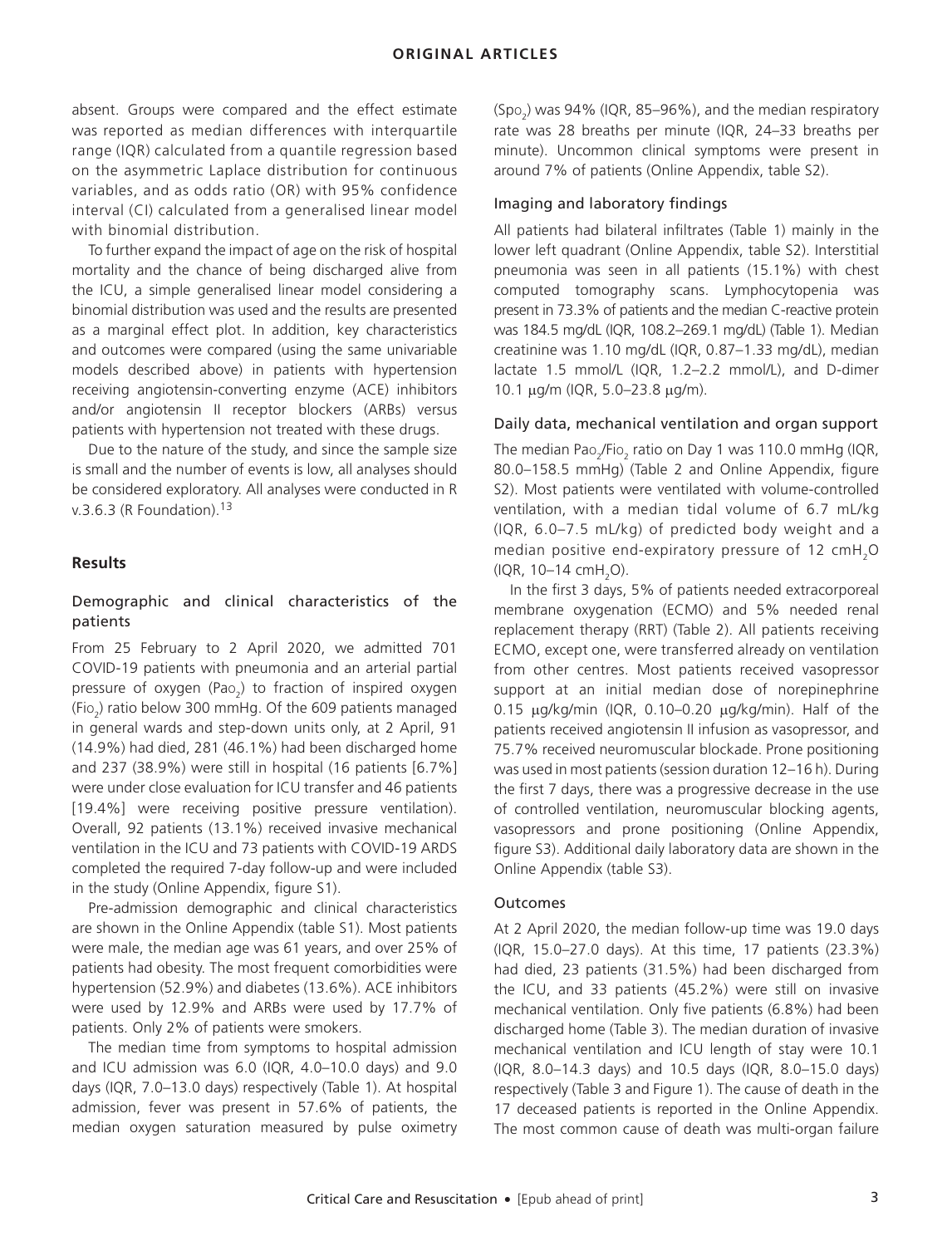# **ORIGINAL ARTICLES**

| <b>Clinical characteristics</b>                                    |                | <b>Values</b>     |  |
|--------------------------------------------------------------------|----------------|-------------------|--|
|                                                                    | $n$ (%)*       | Median (IQR)      |  |
| Total number of patients                                           | 73             |                   |  |
| Duration from symptoms (days)                                      |                |                   |  |
| To hospital admission                                              |                | $6.0(4.0-10.0)$   |  |
| To ICU admission                                                   |                | $9.0(7.0 - 13.0)$ |  |
| <b>History of contact</b>                                          |                |                   |  |
| Closed contact with a confirmed case                               | 11 (15.1%)     |                   |  |
| Presence in a health care facility treating patients with COVID-19 | $3(4.1\%)$     |                   |  |
| <b>Vital signs</b>                                                 |                |                   |  |
| Awake                                                              | 55/68 (80.9%)  |                   |  |
| Oriented                                                           | 55/67 (82.1%)  |                   |  |
| Temperature (°C)                                                   |                | 38.0 (37.4-38.8)  |  |
| Fever (temperature $> 37.8$ °C)                                    | 34/59 (57.6%)  |                   |  |
| Spo(%)                                                             |                | 94 (85-96)        |  |
| At room air                                                        | 37/70 (50.7%)  | 94 (85-96)        |  |
| With oxygen supplementation                                        | 33/70 (45.2%)  | 93 (86-97)        |  |
| Systolic blood pressure (mmHg)                                     |                | 129 (115-140)     |  |
| Diastolic blood pressure (mmHg)                                    |                | 70 (60-80)        |  |
| Heart rate (beats per min)                                         |                | $100(86 - 113)$   |  |
| Respiratory rate (breaths per min)                                 |                | $28(24-33)$       |  |
| At room air                                                        | 37/70 (50.7%)  | $31(28-40)$       |  |
| With oxygen supplementation                                        | 33/70 (45.2%)  | $28(24-31)$       |  |
| <b>History of symptoms</b>                                         |                |                   |  |
| Fever in the previous 14 days                                      | 68/70 (97.1%)  |                   |  |
| Cough                                                              | 43/57 (75.4%)  |                   |  |
| With sputum production                                             | 6/40 (15.0%)   |                   |  |
| Sore throat                                                        | 6/46 (13.0%)   |                   |  |
| Arthralgia                                                         | $1/45(2.2\%)$  |                   |  |
| Fatigue                                                            | 9/47 (19.1%)   |                   |  |
| Shortness of breath                                                | 45/61 (73.8%)  |                   |  |
| Altered level of consciousness                                     | $1/46$ (2.2%)  |                   |  |
| Imaging                                                            |                |                   |  |
| Chest x-ray                                                        | 73 (100.0%)    |                   |  |
| Infiltrates                                                        | 73 (100.0%)    |                   |  |
| Chest computed tomography                                          | $11(15.1\%)$   |                   |  |
| Interstitial pneumonia                                             | 11/11 (100.0%) |                   |  |
|                                                                    |                | (continues)       |  |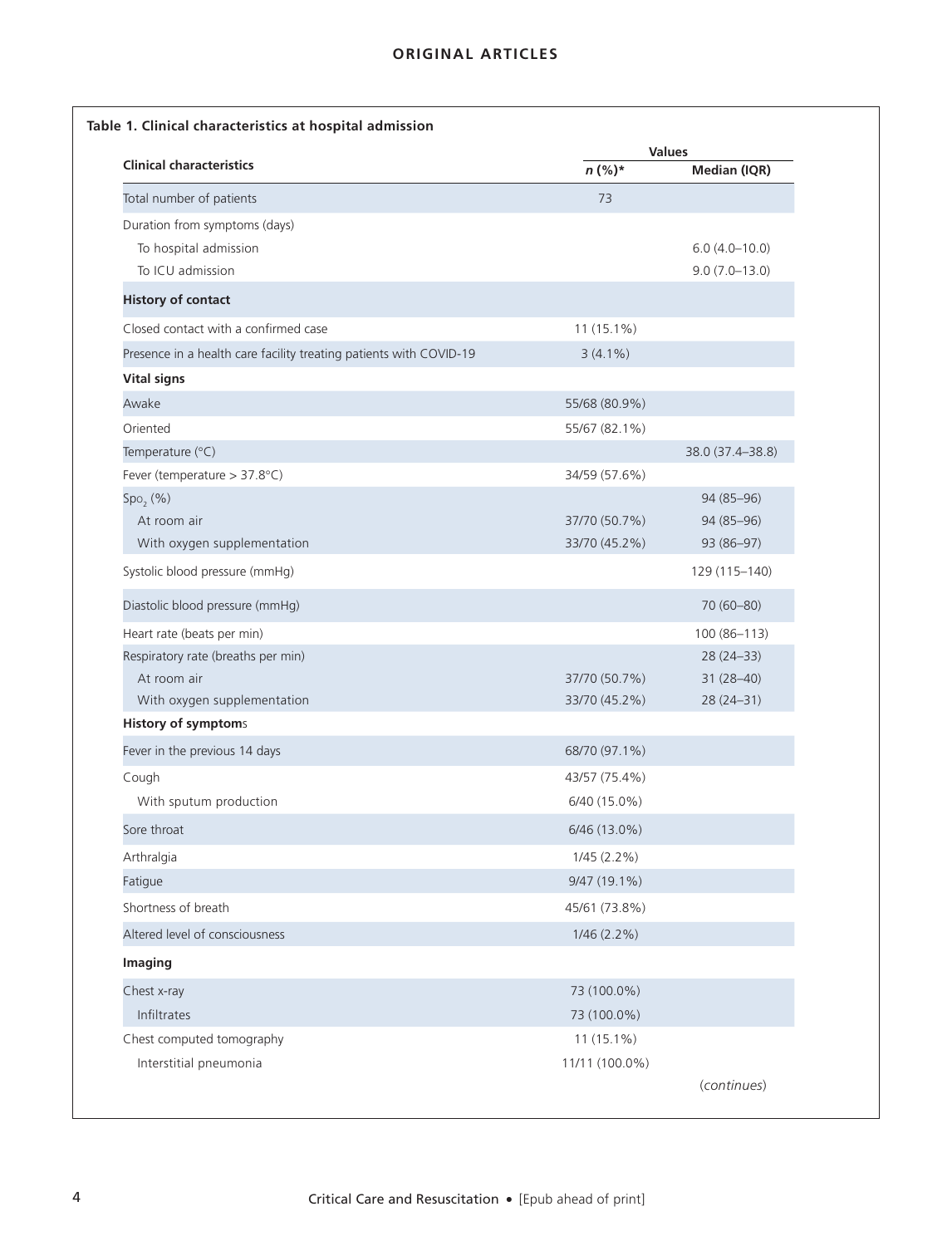|                                                                   |               | <b>Values</b>        |
|-------------------------------------------------------------------|---------------|----------------------|
| <b>Clinical characteristics</b>                                   | $n$ (%)*      | Median (IQR)         |
| Laboratory tests                                                  |               |                      |
| Haemoglobin (g/dL)                                                |               | $13.4(12.3 - 14.9)$  |
| White blood cell count $(x 10^3$ per mm <sup>3</sup> )            |               | $9.20(5.65 - 11.95)$ |
| Lymphocyte count ( $\times$ 10 <sup>3</sup> per mm <sup>3</sup> ) |               | $0.77(0.58 - 1.00)$  |
| Lymphocytopenia                                                   | 44/60 (73.3%) |                      |
| Total bilirubin (mg/dL)                                           |               | $0.6(0.4-1.0)$       |
| Urea (mg/dL)                                                      |               | $52.0(33.5 - 77.5)$  |
| Creatinine (mg/dL) <sup>+</sup>                                   |               | $1.10(0.87 - 1.33)$  |
| Lactate (mmol/L)                                                  |               | $1.5(1.2 - 2.2)$     |
| C-reactive protein (mg/dL)                                        |               | 184.5 (108.2-269.1)  |

(11/17, 64.7%), mainly due to superimposed bacterial infection (5/11, 45.4%). Two patients (18.2%) died from a massive pulmonary embolism, while other two (18.2%) died from refractory hypoxaemia.

At 2 April, ECMO was used in five patients (6.8%), prone positioning in 76.4% of patients, tracheostomy in 27.4% of patients and RRT in 21.9% of patients. The two most common complications were acute kidney injury (75.3%) and secondary bacteraemia (37.0%). Seven patients (9.6%) had a pneumothorax or pneumomediastinum and five patients (6.8%) had thromboembolic complications. Time to complication development is shown in the Online Appendix (table S4).

## Clinical characteristics associated with outcome

On univariable analyses, non-survivors were older, had a much greater incidence of hypertension, a shorter time from symptoms to ICU admission, and lower Spo<sub>2</sub> at hospital admission (Online Appendix, table S5). Patients discharged alive from the ICU were younger, had higher Spo $_2$  at hospital admission, and a higher median Pao $_2^{}$ /Fio $_2^{}$ ratio in the first 3 days of ventilation (Online Appendix, table S6). For both outcomes, age was a key factor (Online Appendix, figure S4).

Daily characteristics and process of care according to survival or discharge are shown in the Online Appendix. Over the first 7 days, patients who were discharged alive from the ICU had a decrease in positive end-expiratory pressure and Fio<sub>2</sub> and an increase in the Pao<sub>2</sub>/Fio<sub>2</sub> ratio, while nonsurvivors did not (Online Appendix, figure S6). A sustained

daily improvement of a median 10 mmHg in the Pao<sub>2</sub>/Fio<sub>2</sub> ratio from Day 2 onwards was associated with higher chance of being discharged from the ICU alive (Figure 2).

There were no differences in key clinical characteristics and outcomes according to ACE inhibitors and/or ARBs use (Online Appendix, tables S7 and S8).

# **Discussion**

We studied 73 invasively ventilated patients with COVID-19 ARDS in a referral centre in Milan, Italy. We found that male sex and hypertension were disproportionately common and that one in 15 patients was treated with ECMO and one in five with RRT. Most patients received vasopressors and neuromuscular blocking agents, three out of four patients were treated with prone positioning, and three in ten received a tracheostomy. At a median follow-up of about 20 days, almost one in six patients had died, with a marked increase in mortality with age above 60 years; one-third of patients were still in the ICU receiving invasive mechanical ventilation; and less than one in ten had been discharged home, for a median duration of ventilation of 10 days. Older age and a history of hypertension were key risk factors for mortality. In contrast, early short term improvement in oxygenation was associated with discharge alive from the ICU.

No previous study has specifically focused on mechanically ventilated patients with COVID-19 ARDS. Four previous studies assessed critically ill patients, with some portion of these patients receiving mechanical ventilation. One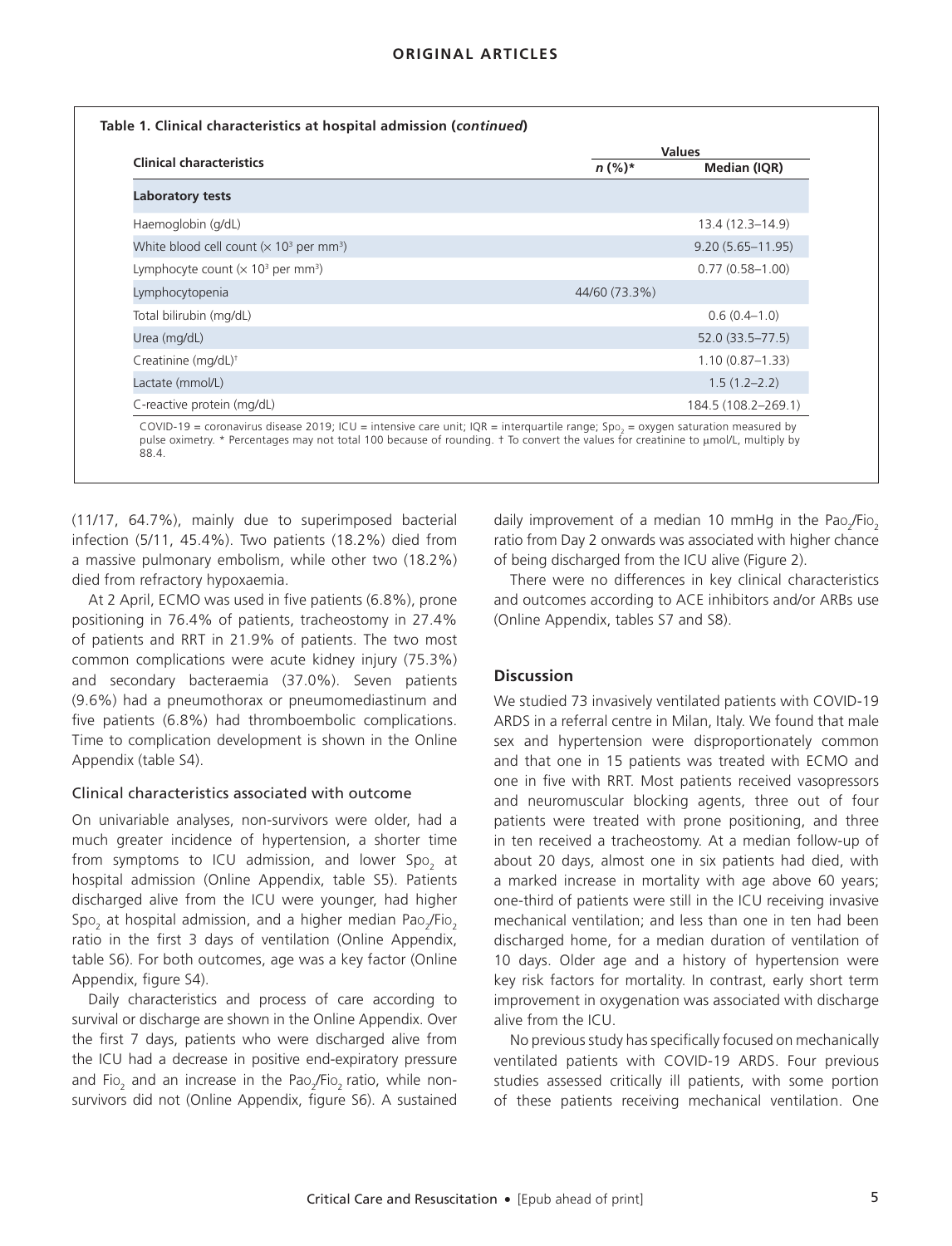| <b>Characteristics</b>                                                | Day 1               | Day 2               | Day 3               |  |
|-----------------------------------------------------------------------|---------------------|---------------------|---------------------|--|
| Total number of patients                                              | 73                  | 73                  | 73                  |  |
| Laboratory tests, median (IQR)                                        |                     |                     |                     |  |
| Pao <sub>2</sub> /Fio <sub>2</sub> (mmHg)                             | 110.0 (80.0-158.5)  | 141.6 (104.7-177.2) | 156.8 (113.3-193.8) |  |
| Pao <sub>2</sub> (mmHg)                                               | 76.0 (62.7-89.4)    | 78.5 (67.1-89.7)    | 74.5 (66.2-85.6)    |  |
| Paco <sub>2</sub> (mmHg)                                              | 46.4 (40.0-51.3)    | 48.5 (43.3–53.0)    | 47.8 (43.3-52.7)    |  |
| Arterial pH                                                           | 7.38 (7.31–7.444)   | 7.41 (7.35-7.46)    | 7.43 (7.36-7.48)    |  |
| Vital signs, median (IQR)                                             |                     |                     |                     |  |
| Mean arterial pressure                                                | 79 (66-93)          | 82 (71-94)          | 88 (75-97)          |  |
| Urine output (24 h)                                                   | 2180 (1300-3150)    | 3535 (2402-4687)    | 3467 (2336-4695)    |  |
| <b>Ventilatory support</b>                                            |                     |                     |                     |  |
| Previous use of non-invasive ventilation                              | 20/70 (28.6%)       | na                  | na                  |  |
| Mode of ventilation                                                   |                     |                     |                     |  |
| Controlled                                                            | 64/70 (91.4%)       | 54/70 (77.1%)       | 51/67 (76.1%)       |  |
| Assisted                                                              | 6/70 (8.6%)         | 16/70 (22.9%)       | 16/67 (23.9%)       |  |
| Tidal volume (mL/kg PBW), median (IQR)                                | $6.7(6.0 - 7.5)$    | $6.7(6.0 - 7.5)$    | $6.7(6.1 - 7.4)$    |  |
| PEEP (cmH <sub>2</sub> O), median (IQR)                               | $12(10-14)$         | $12(10-14)$         | $12(10-14)$         |  |
| Fio <sub>2</sub> (mmHg), median (IQR)                                 | $0.70(0.52 - 0.80)$ | $0.60(0.50 - 0.70)$ | $0.50(0.40 - 0.65)$ |  |
| Peak airway pressure (cmH <sub>2</sub> O), median (IQR)               | 28.5 (25.2-30.0)    | 26.0 (20.5-29.5)    | 26.0 (23.8-30.0)    |  |
| Driving pressure (cmH <sub>2</sub> O), <sup>+</sup> median (IQR)      | $12.0(7.0-16.5)$    | $10.0 (6.0 - 15.0)$ | $11.0(9.0 - 11.0)$  |  |
| Dynamic compliance (mL/cmH <sub>2</sub> O), <sup>#</sup> median (IQR) | 28.6 (21.8-34.0)    | 31.7 (25.4-39.6)    | 30.0 (25.7-34.6)    |  |
| <b>Clinical support</b>                                               |                     |                     |                     |  |
| ECMO <sup>§</sup>                                                     | $4(5.5\%)$          | $4(5.5\%)$          | $4(5.5\%)$          |  |
| Tracheostomy                                                          | $0/72(0.0\%)$       | 1/69 (1.4%)         | 1/70 (1.4%)         |  |
| Renal replacement therapy                                             | $0/72(0.0\%)$       | $3/68$ $(4.4\%)$    | 4/69 (5.8%)         |  |
| Vasopressor or inotropic therapy                                      | 59/72 (81.9%)       | 58/70 (82.9%)       | 59/70 (84.3%)       |  |
| Norepinephrine                                                        | 42/72 (58.3%)       | 48/70 (68.6%)       | 39/70 (55.7%)       |  |
| Maximum dose (µg/kg/min), median (IQR)                                | $0.15(0.10 - 0.20)$ | $0.10(0.05 - 0.20)$ | $0.10(0.08 - 0.20)$ |  |
| Angiotensin II                                                        | 35/72 (48.6%)       | 36/70 (51.4%)       | 37/70 (52.9%)       |  |
| Maximum dose (ng/kg/min), median (IQR)                                | $10.0 (5.0 - 20.0)$ | $10.0 (5.0 - 20.0)$ | $10.0 (5.0 - 20.0)$ |  |
| Neuromuscular blocking agents                                         | 53/70 (75.7%)       | 43/69 (62.3%)       | 39/70 (55.7%)       |  |
| Prone positioning                                                     | 28/70 (40.0%)       | 36/70 (51.4%)       | 29/69 (42.0%)       |  |
| Duration (h), median (IQR)                                            | $12(9-18)$          | $16(9-18)$          | $14(9-16)$          |  |

ECMO = extracorporeal membrane oxygenation; Fio<sub>2</sub> = fraction of inspired oxygen; IQR = interquartile range; na = not applicable; Paco<sub>2</sub> = arterial partial pressure of carbon dioxide; Pao<sub>2</sub> = arterial partial pressure of oxygen; PBW = predicted body weight; PEEP = positive end-expiratory pressure. \* Percentages<br>may not total 100 because of rounding. † Calculated as plateau p (17.8%) on Day 2 and in 13 patients (17.8%) on Day 3. ‡ Calculated as tidal volume divided by the [peak pressure minus PEEP] and available only in 22 patients (30.1%) on Day 1, in 26 patients (35.6%) on Day 2 and in 33 patients (45.2%) on Day 3. § All but one patient receiving ECMO in the first 3 days were transferred from other centres already receiving mechanical ventilation for a period.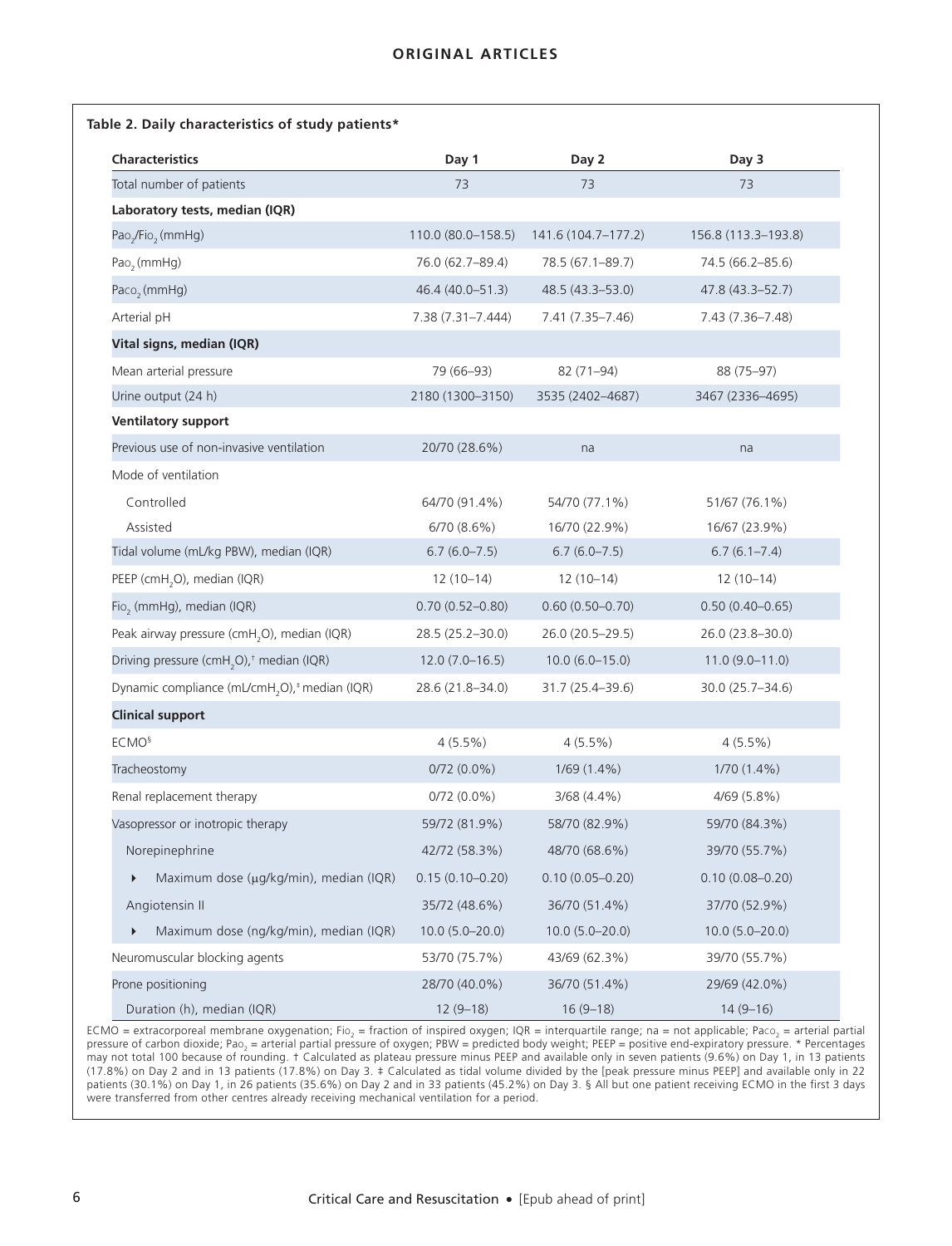| Outcomes                                                | <b>Values</b>       |
|---------------------------------------------------------|---------------------|
| Total number of patients                                | 73                  |
| Follow-up (days), median (IQR)                          | 19.0 (15.0-27.0)    |
| <b>Clinical outcomes</b>                                |                     |
| Status at Day 7                                         |                     |
| Alive in the hospital                                   | $6(8.2\%)$          |
| Alive in the ICU                                        | 61 (83.6%)          |
| Death                                                   | $6(8.2\%)$          |
| Status at the latest follow-up                          |                     |
| Alive discharged home                                   | $5(6.8\%)$          |
| Alive discharged to other facilities                    | $5(6.8\%)$          |
| Alive in the hospital                                   | 13 (17.8%)          |
| Alive in the ICU                                        | 33 (45.2%)          |
| Death                                                   | 17 (23.3%)          |
| ICU mortality                                           | 14 (19.2%)          |
| Duration of mechanical ventilation (days), median (IQR) | $10.1 (8.0 - 14.3)$ |
| In survivors                                            | $10.6(8.0-15.8)$    |
| ICU length of stay (days), median (IQR)                 | $10.5(8.0-15.0)$    |
| In survivors                                            | $11.0 (8.0 - 16.0)$ |
| Hospital length of stay (days), median (IQR)            | 16.0 (13.0-24.0)    |
| In survivors                                            | 18.0 (14.8-25.2)    |
| Support at the latest follow-up                         |                     |
| <b>ECMO</b>                                             | 5(6.8%)             |
| Tracheostomy                                            | 20 (27.4%)          |
| Prone positioning                                       | 55/72 (76.4%)       |
| Renal replacement therapy                               | 16 (21.9%)          |
| Complications at the latest follow-up                   |                     |
| Bacterial pneumonia                                     | 9(12.3%)            |
| Pneumothorax or pneumomediastinum                       | 7(9.6%)             |
| Stroke                                                  | $1(1.4\%)$          |
| Heart failure                                           | $7(9.6\%)$          |
| Cardiac arrhythmia                                      | 15 (20.5%)          |
| Acute myocardial infarction                             | $1(1.4\%)$          |
| Myocarditis/pericarditis                                | $0(0.0\%)$          |
| Cardiac arrest                                          | $6(8.2\%)$          |
| Bacteraemia                                             | 27 (37.0%)          |
| Other secondary infection                               | $3(4.1\%)$          |
| Disseminated intravascular coagulation                  | 2(2.7%)             |
| Transfusion of $> 2$ units of red blood cells           | 25 (34.2%)          |
|                                                         | 2(2.7%)             |

study involved 37 such patients (71%) in Wuhan, China.<sup>8</sup> Prone positioning and ECMO were used in only six patients. At Day 28, 32 patients (86.4%) had died. A US study reported data on 21 patients, with 15 (71.4%) receiving mechanical ventilation and with a mortality rate of 52.4% in the overall cohort.<sup>4</sup> A further American study assessed 24 patients, with 18 (75%) receiving mechanical ventilation. In this cohort, 12 patients (66%) had died at follow-up between 1 and 18 days. At one week of shortest follow-up, we found a mortality rate of 20.5%.5 However, 33 patients (45.2%) were still receiving invasive mechanical ventilation and, at the time of submission, their outcome remains uncertain. The most recent study assessed 1591 critically ill patients with 1150 patients receiving mechanical ventilation.6 In this cohort, the mortality was 26% in the overall group of patients.

Compared with the largest study published to date,<sup>6</sup> the present study has specifically focused on invasively ventilated patients with COVID-19 ARDS. In this previous study, there is no report of the outcomes of patients receiving mechanical ventilation specifically, and also no daily information on ventilatory variables, vital signs and laboratory tests. Moreover, the rate of prone positioning  $( $30\%$ ) and ECMO ( $1\%$ ) is low and$ probably does not reflect the care and outcomes of patients treated exclusively in referral academic centres. The present study reports the most detailed and granular data to date in this group of patients, including daily laboratory tests, ventilatory parameters and complications, and most importantly, it is the first one to report the cause of death of patients. Furthermore, the protocol was registered and reported previously and, for the first time, some predictors of outcome are assessed and reported.

In our cohort, the percentage of smokers was low, especially compared with the prevalence of smoking in Italy.<sup>14</sup> However, this could reflect selection bias for ICU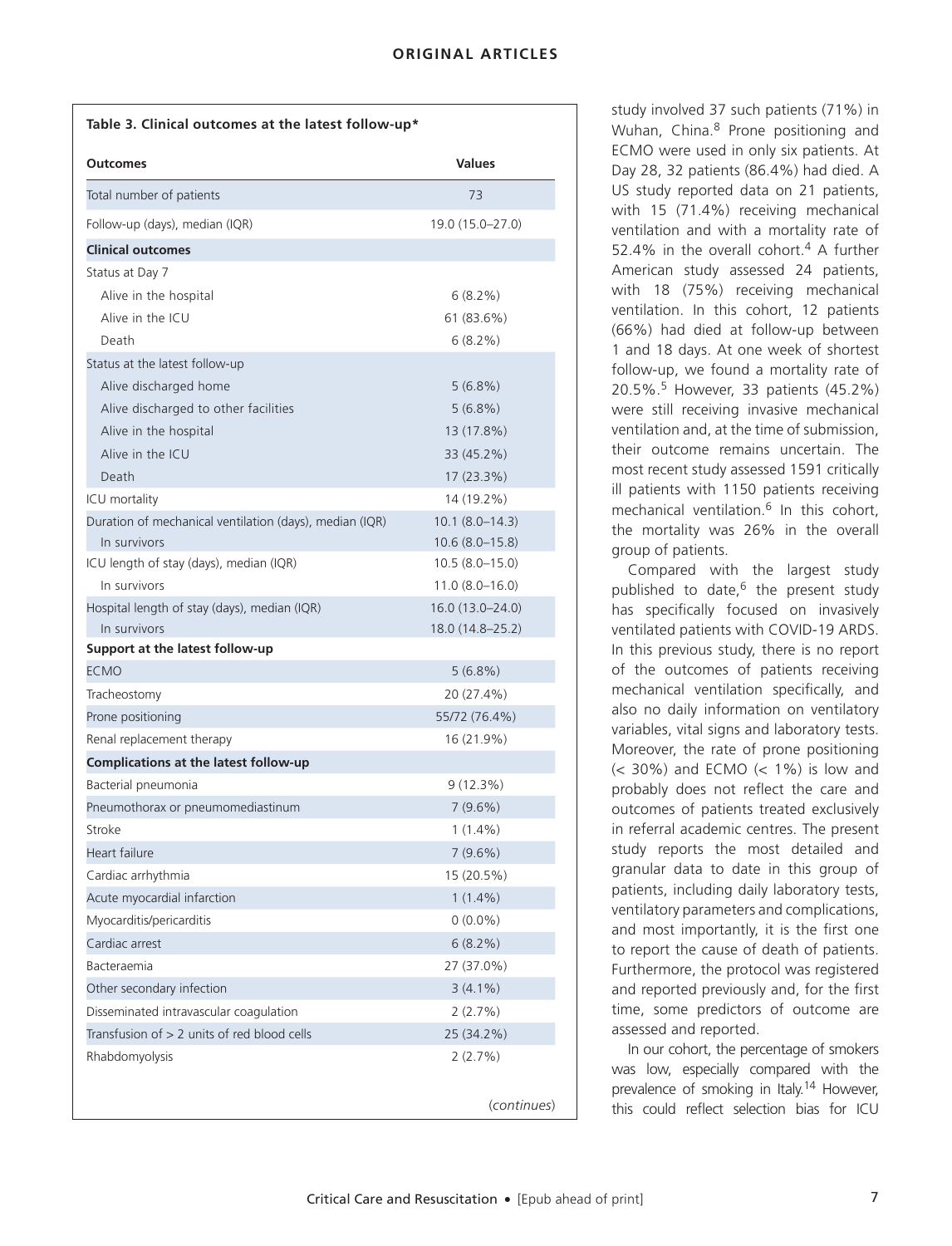|  |  |  |  |  |  | Table 3. Clinical outcomes at the latest follow-up* (continued) |
|--|--|--|--|--|--|-----------------------------------------------------------------|
|--|--|--|--|--|--|-----------------------------------------------------------------|

| <b>Outcomes</b>                                  | <b>Values</b> |
|--------------------------------------------------|---------------|
| Acute kidney injury                              | 55 (75.3%)    |
| Stage 1                                          | 23/55 (41.8%) |
| Stage 2                                          | 15/55 (27.3%) |
| Stage 3                                          | 17/55 (30.9%) |
| Minor gastrointestinal haemorrhage               | $1(1.4\%)$    |
| Gastrointestinal perforation                     | $1(1.4\%)$    |
| Liver dysfunction                                | 16 (21.9%)    |
| Hyperglycaemia                                   | 14 (19.2%)    |
| Acute thrombosis (other than pulmonary embolism) | $1(1.4\%)$    |
| Limb ischaemia                                   | 2(2.7%)       |
| Pulmonary embolism                               | $4(5.5\%)$    |
| Minor (non-life threatening) bleeding            | $7(9.6\%)$    |
| Fungal infection                                 | 12 (16.4%)    |

ECMO = extracorporeal membrane oxygenation;  $ICU =$  intensive care unit;  $IOR =$  interguartile range. \* Latest follow-up at 1 April 2020. Percentages may not total 100 because of rounding.

admission. Higher body mass index and obesity were common, with more than 80% of patients having overweight or obesity. In Italy, only 35.4% of the population are classified as overweight or obese15 but with an increase in body mass index with age.16 However, a higher body mass index was not associated with higher mortality.

Our study shows that COVID-19 induced ARDS treated with invasive mechanical ventilation carries a major burden of critical care interventions. Moreover, it demonstrates that invasive mechanical ventilation and ICU stay are prolonged, thus potentially leading to the progressive and, perhaps, inevitable exhaustion of ICU resources, staff, beds and ventilators. In addition, mortality appears high despite multiple high level ICU therapies. Finally, older age and a history of hypertension are key risk factors for short term mortality. In



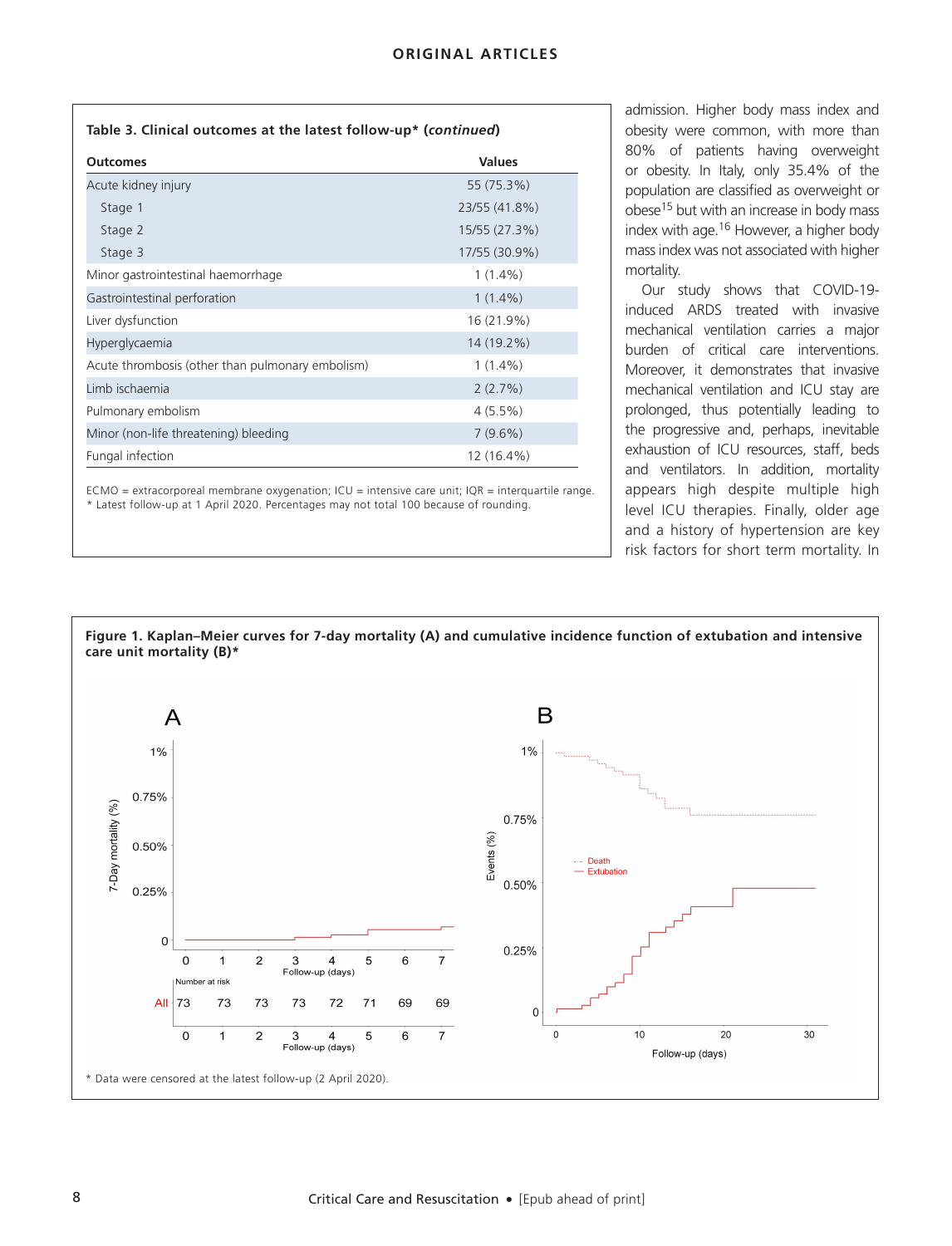

Fio<sub>2</sub> = fraction of inspired oxygen; Pao<sub>2</sub> = arterial partial pressure of oxygen. Panel A shows the change in the Pao<sub>2</sub>/Fio<sub>2</sub> ratio in the first 7 days of follow-up compared with the baseline value and according to survival at the latest follow-up. Panel B shows the change in the Pao<sub>2</sub>/Fio, ratio in the first 7 days of follow-up compared with the baseline value and according to being discharged alive from the ICU at the latest follow-up. In both plots, circles are medians and the error bars represent the interquartile range (IQR); the *P* value represents the interaction between the groups and the days from an unadjusted mixed-effect quantile regression based on the asymmetric Laplace distribution for continuous variables and accounting for the repeated measurements. The median difference for the interaction is 4.19 (IQR, -2.10 to 10.50;  $P = 0.186$ ) for the comparison of survivors and non-survivors, and 9.64 (IQR, 3.68-15.59; *P* = 0.002) for the comparison of being discharged alive or not. **Panel C** shows a marginal effect plot with the effect of changes in the Pao<sub>2</sub>/Fio. ratio at Day 3 on the predicted risk of mortality at the longest follow-up from a univariable generalised linear model considering a binomial distribution. The odds ratio for the change is 0.99 (95% CI, 0.99–1.00;  $\bar{P} = 0.441$ ). **Panel D** shows a marginal effect plot with the effect of changes in the Pao<sub>2</sub>/Fio, ratio at Day 3 on the predicted risk of being discharged alive from the ICU at the longest follow-up from a univariable generalised linear model considering a binomial distribution. The odds ratio for the change is 1.01 (95% CI, 0.99–1.02;  $P = 0.071$ ).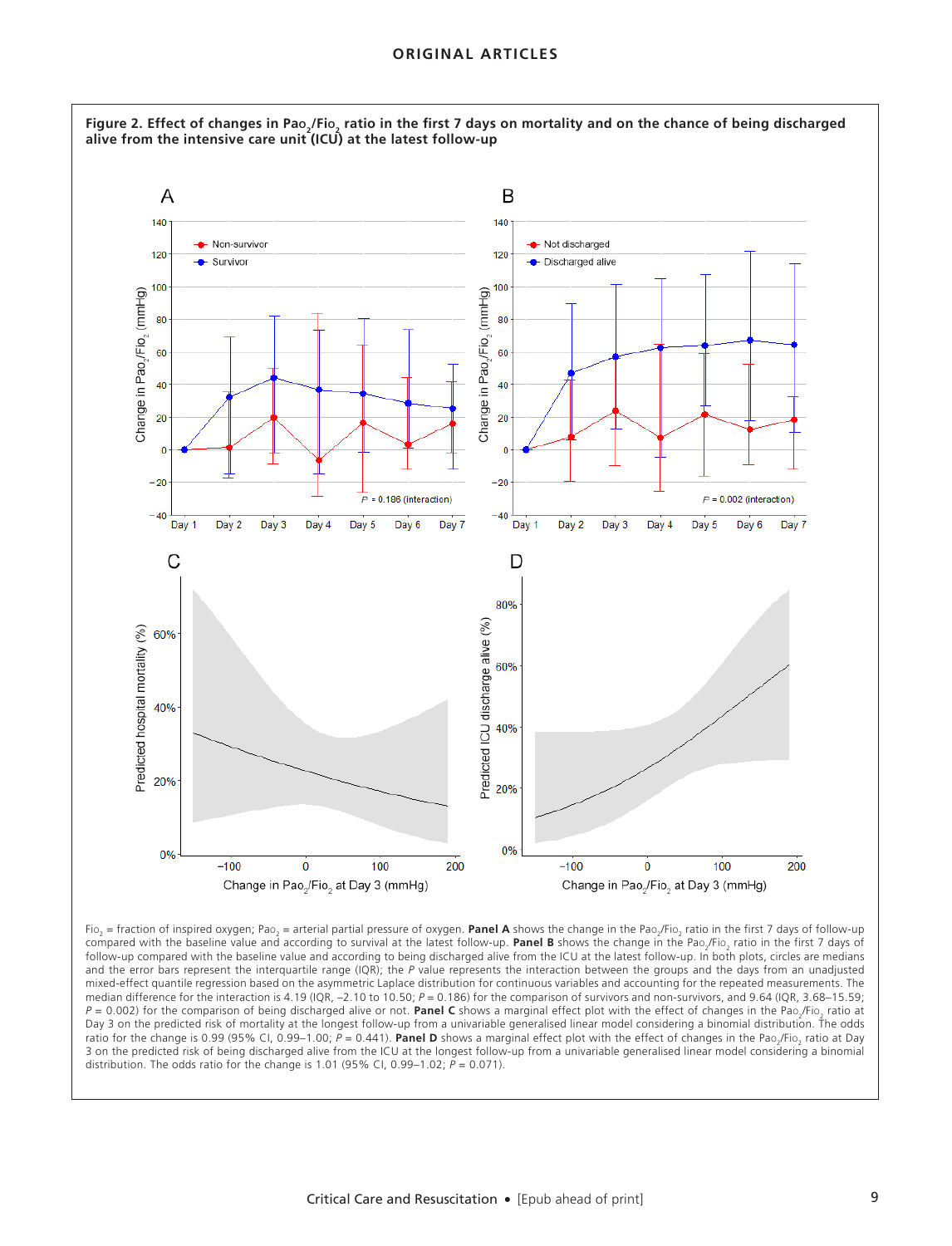contrast, early improvement in oxygenation appears to be a marker of better prognosis in these patients.

Our study presents a greater granularity of data compared with previous studies including mechanically ventilated patients with COVID-19 ARDS together,<sup>4-7</sup> and is the only one focused on such patients with daily data. Therefore, it provides a more robust estimate of the burden of care and the expected outcome of this condition. It followed a prospective data collection protocol, with reliable and detailed data on the characteristics, treatment and outcomes of patients with COVID-19 ARDS. Finally, it presented a much more detailed set of physiological and biochemical descriptors to help characterise such patients,<sup>17</sup> clearly identified older age and hypertension as risk factors for short term mortality, and found early improvement in oxygenation as associated with being discharged alive from the ICU.

This is a single centre study, but it is likely to reflect the experience of similar referral centres for COVID-19 ARDS in resource-rich countries. The multiple interventions described were not part of randomised controlled trials, thus no inferences can be made about their effect on outcomes. In the setting of a dramatic and overwhelming surge in clinical cases and the worst global health care crisis in a century, randomisation was not possible. Moreover, our data are likely informative in relation to expected resource utilisation and short term outcomes in Europe and the US. Finally, the identification of hypertension as a powerful risk factor for short term mortality and the steep and dramatic increase in short term mortality with older age have important implications for prognostication and resource allocation.

## **Conclusion**

In a referral centre for COVID-19 in Milan, Italy, despite multiple advanced critical care interventions, COVID-19 ARDS was associated with prolonged ventilation and ICU stay and high short term mortality. Age and a history of hypertension were key risk factors for mortality, which increased steeply with age over 60 years. However, an early improvement in oxygenation was associated with a greater chance of being discharged alive from the ICU.

#### **Acknowledgements**

**Author contributions:** Giovanni Landoni and Ary Serpa Neto had full access to all the data in the study and take responsibility for the integrity of the data and the accuracy of the data analysis. The writing group vouches for the accuracy and completeness of the data and for the fidelity of the study to the protocol.

**Concept and design:** Alberto Zangrillo, Giacomo Monti, Fabio Ciceri, Ary Serpa Neto, Rinaldo Bellomo and Giovanni Landoni.

**Acquisition, analyses or interpretation of data:** All authors. **Drafting of the manuscript:** All authors.

**Critical revision of the manuscript for important intellectual content:** All authors.

**Statistical analyses:** Ary Serpa Neto, Alessandro Belletti and Giovanni Landoni.

**Administrative, technical, or material support:** Alberto Zangrillo, Luigi Beretta, Fabio Ciceri, Francesco De Cobelli, Moreno Tresoldi, Lorenzo Dagna, Rinaldo Bellomo and Giovanni Landoni.

**Supervision:** Alberto Zangrillo, Fabio Ciceri, Rinaldo Bellomo and Giovanni Landoni.

## **Competing interests**

Lorenzo Dagna received consultation honoraria from Roche, Sanofi-Genzyme and SOBI outside of the submitted work. Ary Serpa Neto reported receiving personal fees from Dräger outside of the submitted work.

# **Funding/support**

The study was supported by departmental funds only. The funding source had no role in the conduct of the present study or previous trials; collection, management, analysis and interpretation of the data; preparation, review or approval of the manuscript; and decision to submit the manuscript for publication.

## **Institution where the work was performed**

Department of Anesthesia and Intensive Care, IRCCS San Raffaele Scientific Institute, Milan, Italy.

## **COVID-BioB Study Group investigators**

Beccaria Paolo Federico, Leggieri Carlo, Mamo Daniela, Moizo Elena, Mucci Milena, Plumari Valentina Paola, Borghi Giovanni, Dossi Roberto, Pasculli Nicola, La Bruna Alessia, Pintaudi Margherita, Colnaghi Eleonora, Cristallo Edoardo, Deni Francesco, Turi Stefano, Geddo Alessandro, Ajello Silvia, Calabrò Maria Grazia, De Luca Monica, Di Tomasso Nora, Fano Greta, Franco Annalisa, Frau Giovanna, Gerli Chiara, Pieri Marina, Mucchetti Marta, Melisurgo Giulio, Oriani Alessandro, Di Prima Ambra Licia, Licheri Margherita, Cornero Guglielmo, Mattioli Cristina, Barucco Gaia, Casiraghi Giuseppina Maria, Nuzzi Massimiliano, Baiardo Redaelli Martina, Carcò Francesco, Castella Alberto, Dalessandro Veronica, Alba Ada Carla, Formicola Giuseppe Luca, Notte Carlotta, Saleh Omar, Sartini Chiara, Tamà Simona, Tornaghi Anna, Corrao Francesco, Recca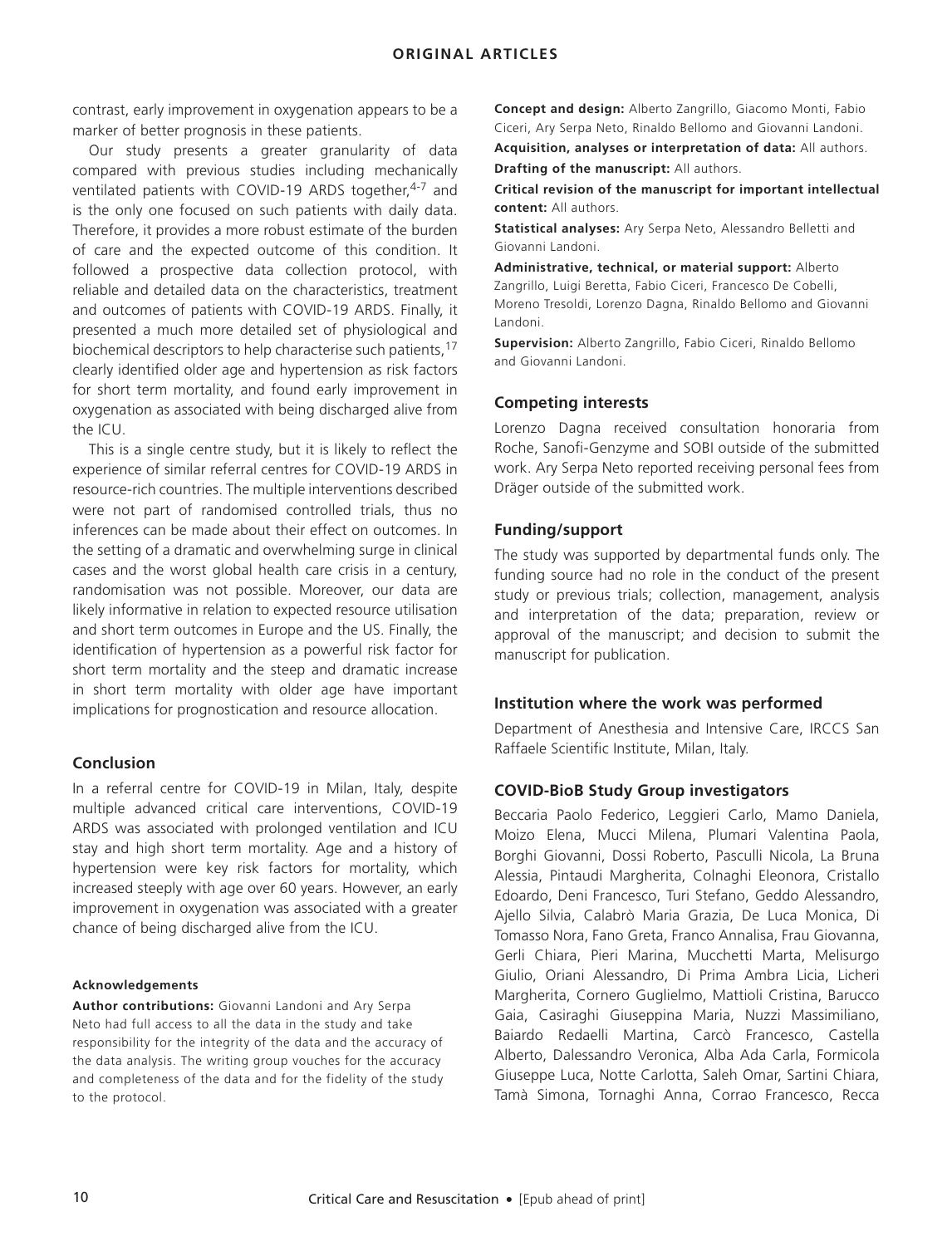Gaia, Denaro Giuseppe, Sordoni Stella, Cuffaro Raffaele, Ortalda Alessandro, Scarparo Elena, Frassanito Claudia, Filippini Martina, Lombardi Gaetano, Pallanch Ottavia, Fenu Giulia, Tozzi Margherita, Campofreda Irene, Marzaroli Matteo, De Donato Francesco, Ferrara Barbara, Ortolani Ginevra, Chiodega Isabella, Anselmi Alberto, Nisi Francesco Giuseppe, Lazzari Stefano, Senarighi Giacomo, Palermo Paola, Barberio Cristina, Maimeri Nicolò, Faustini Carolina, Valsecchi Gabriele, Di Piazza Martina, Bellantoni Antonio, Fresilli Stefano, Todaro Gabriele, Fedrizzi Monica, Gattarello Simone, Conte Francesca, Losi Davide, Scquizzato Tommaso, Lembo Rosalba, Dalessandro Giuseppe, Giardina Giuseppe, Galbiati Carola, Bozzolo Enrica, Campochiaro Corrado, Carlucci Michele, Cavalli Giulio, D'Angelo Armando, Davalli Alberto, Dell'Acqua Antonio, Della Torre Emanuel, De Luca Giacomo, Guglielmi Barbara, Scarpellini Paolo, Spessot Marzia and Turla Giancarlo.

# **Author details**

Alberto Zangrillo<sup>1,2</sup> Luigi Beretta<sup>1,2</sup> Anna Mara Scandroglio<sup>1</sup> Giacomo Monti1 Evgeny Fominskiy1 Sergio Colombo<sup>1</sup> Federica Morselli<sup>1</sup> Alessandro Belletti1 Paolo Silvani1 Martina Crivellari<sup>1</sup> Fabrizio Monaco<sup>1</sup> Maria Luisa Azzolini1 Raffaella Reineke1 Pasquale Nardelli<sup>1</sup> Marianna Sartorelli<sup>1</sup> Carmine D Votta<sup>1</sup> Annalisa Ruggeri<sup>1</sup> Fabio Ciceri2,3 Francesco De Cobelli2,4 Moreno Tresoldi<sup>5</sup> Lorenzo Dagna<sup>2,6</sup> Patrizia Rovere-Querini<sup>2,7</sup> Ary Serpa Neto8,9 Rinaldo Bellomo8,10,11,12,13 Giovanni Landoni<sup>1,2</sup> for the COVID-BioB Study Group\*

- 1 Department of Anesthesia and Intensive Care, IRCCS San Raffaele Scientific Institute, Milan, Italy.
- 2 Vita-Salute San Raffaele University, Milan, Italy.
- 3 Department of Hematology and Stem Cell Transplantation, IRCCS San Raffaele Scientific Institute, Milan, Italy.
- 4 Department of Radiology, IRCCS San Raffaele Scientific Institute, Milan, Italy.
- 5 Department of General Medicine and Advanced Care, IRCCS San Raffaele Scientific Institute, Milan, Italy.
- 6 Department of Immunology, Rheumatology, Allergy and Rare Diseases, IRCCS San Raffaele Scientific Institute, Milan, Italy.
- 7 Department of Immunology, Transplantation and Infectious Diseases, IRCCS San Raffaele Scientific Institute, Milan, Italy.
- 8 Australian and New Zealand Intensive Care Research Centre (ANZIC-RC), School of Public Health and Preventive Medicine, Monash University, Melbourne, VIC, Australia.
- 9 Department of Critical Care Medicine, Hospital Israelita Albert Einstein, São Paulo, Brazil.
- 10 Department of Intensive Care, Austin Hospital, Melbourne, VIC, Australia.
- 11 Department of Intensive Care, Royal Melbourne Hospital, Melbourne, VIC, Australia.
- 12 Centre for Integrated Critical Care, School of Medicine, University of Melbourne, Melbourne, VIC, Australia.
- 13 Data Analytics Research and Evaluation Centre, Austin Hospital and University of Melbourne, Melbourne, VIC, Australia.
- \* A complete list of investigators in the COVID-BioB Study Group
- is provided in the Supplementary Appendix.

#### *Correspondence***:** landoni.giovanni@hsr.it

## **References**

- 1 Lu H, Stratton CW, Tang YW. Outbreak of pneumonia of unknown etiology in Wuhan China: the mystery and the miracle. *J Med Virol* 2020; 92: 401-2.
- 2 Hui DS, Azhar EI, Madani TA, et al. The continuing 2019nCoV epidemic threat of novel coronaviruses to global health — the latest 2019 novel coronavirus outbreak in Wuhan, China. *Int J Infect Dis* 2020; 91: 264-66.
- 3 Huang C, Wang Y, Li X, et al. Clinical features of patients infected with 2019 novel coronavirus in Wuhan, China. *Lancet* 2020; 395: 497-506.
- 4 Arentz M, Yim E, Klaff L, et al. Characteristics and outcomes of 21 critically ill patients with COVID-19 in Washington State. *JAMA* 2020; doi: 10.1001/jama.2020.4326. [Epub ahead of print]
- 5 Bhatraju PK, Ghassemieh BJ, Nichols M, et al. Covid-19 in critically ill patients in the Seattle region — case series. *N Engl J Med* 2020; doi: 10.1056/NEJMoa2004500. [Epub ahead of print]
- 6 Grasselli G, Zangrillo A, Zanella A, et al. Baseline characteristics and outcomes of 1591 patients infected with SARS-CoV-2 admitted to ICUs of the Lombardy region, Italy. *JAMA* 2020; doi: 10.1001/jama.2020.5394. [Epub ahead of print]